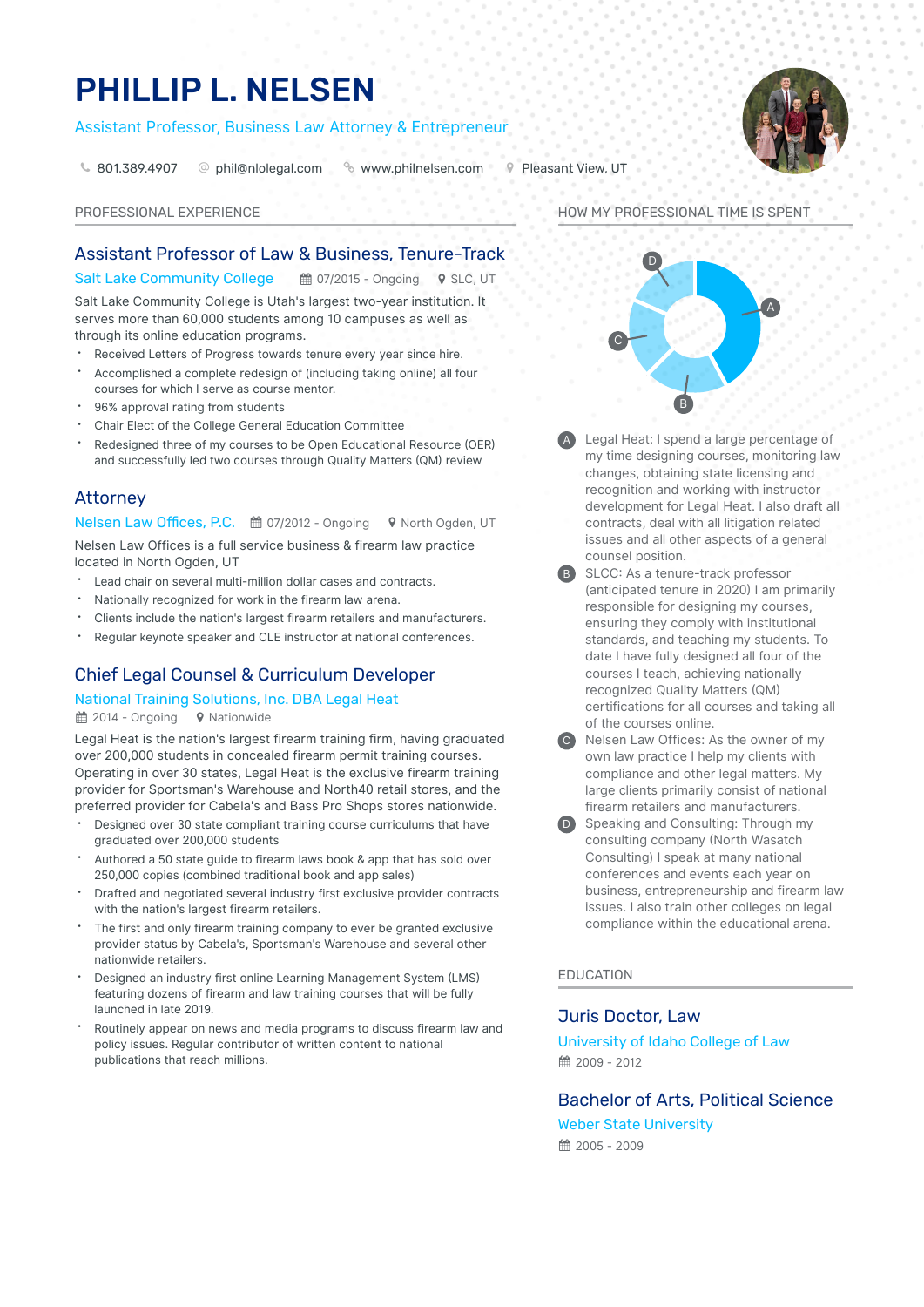### President & Co-Owner

#### **9** Nationwide Nelsen Enterprises, LLC DBA Legal Heat

Nelsen Enterprises is a nationwide firearm training firm specializing in concealed carry and other training certification courses.

 $# 2007 - 2014$ 

- Founded on a \$500 budget and grew the company from a single physical location in 2007, to over 200 locations among 30+ states by 2019.
- Achieved over 20,000 annual student enrollments and seven-figure profitability. To date Legal Heat has certified over 200,000 students in our in-person training courses. Guided the company to a seven figure acquisition in late 2014 and have since been retained as Chief Legal Counsel and curriculum designer for the new owners (National Training Solutions, Inc.)
- Authored a 50 state legal guidebook in traditional and app format that has sold over 250,000 copies in digital and traditional format, and is currently in its 8th edition.

## **Prosecutor**

ビー

 $\bullet$ 

e,

#### **■ 2011 - 2012 9 Clarkston, WA** Clarkston & Asotin County, WA

Acting as lead for two municipal prosecutor contracts under a Rule 9 contract. Managed a revolving docket of hundreds of cases, including trials, plea agreements, and all pretrial motions.

- What did you achieve in this role?

#### PROFESSIONAL ACHIEVEMENTS

#### Entrepreneurship

Guided a home-based startup to industry leader status, a recognized national brand and multi-million dollar annual revenues within 5 years. After 7 years of growth my company was sold as part of a multimillion dollar acquisition. In 2018 my entrepreneurship story was featured in Forbes. Currently serving on the Board of Directors for multiple startups in the tech, education and service industries.

#### **Educator**

Proud to have found success in multiple careers as an educator, having taught tens of thousands of students as part of my private educational company and thousands more in my college courses. Developed dozens of online courses for both private industry as well as accredited college institutions. My online courses enroll thousands of students each year and are poised for exponential growth.

#### Author

Author of a best-selling 50 state law reference book & mobile phone application with over 50,000 traditional copies and 250,000 digital copies sold. Regular contributor to national publications on firearm law issues.

#### CURRENT RELEVANT CERTIFICATIONS

#### Online Teacher Certification

Received 08-07-18. A semester long certification focused on administering online and distance learning courses effectively.

#### Introduction to Quality Matters Rubric

Received 11-09-16. Quality Matters is a peer-reviewed process of designing a course in a manner that produces the best, and most measurable, learning outcomes.

"Success usually comes to those who are too busy to be looking for it."

Henry David Thoreau

RECENT PUBLICATIONS & PRESENTATIONS

## Legal Heat: 50 State Guide To Firearm Laws

#### National Training Solutions, Inc.

*Phillip Nelsen*

 $\hat{m}$  2008 - Ongoing  $\%$  [URL](http://url/)

Legal Heat is a legal guidebook providing a summary of all 50 state's laws relating to firearm ownership, possession and transport. It has sold over 50,000 copies in traditional format and is also available in mobile app format with over 200,000 paid downloads.

## OpenStax Entrepreneurship **Textbook**

#### Rice University & OpenStax

₩ 2019 *Editor and Content Contributor*

> [https://openstax.org/details/books/entrepreneursh](https://openstax.org/details/books/entrepreneurship) ip

The OpenStax Entrepreneurship textbook is an Open Educational Resource (OER) textbook that is co-authored by many entrepreneurship professors across the nation and will be used by a great number of colleges to teach entrepreneurship courses.

## UBTech

#### Orlando, FL

*Throw Away The Textbook: Creating Tech-Based OER Courses*

**曲 06/2019 - Ongoing** 

> [www.ubtechconference.com](http://www.ubtechconference.com/)

Asked to present on courses I have designed and implemented at SLCC, specifically discussing ways that modern course designs and strategies can help bridge the gap between outdated instructional methods found in many universities and the more modern nonuniversity learning management systems younger generations are familiar with.

## South Texas College

#### Texas, multi-campus

 $\frac{44}{2019}$  % [URL](http://url/) *Authors / Co-authors*

I was retained to provide an extensive in-person and online training to all South Texas College staff on copyright and fair use.